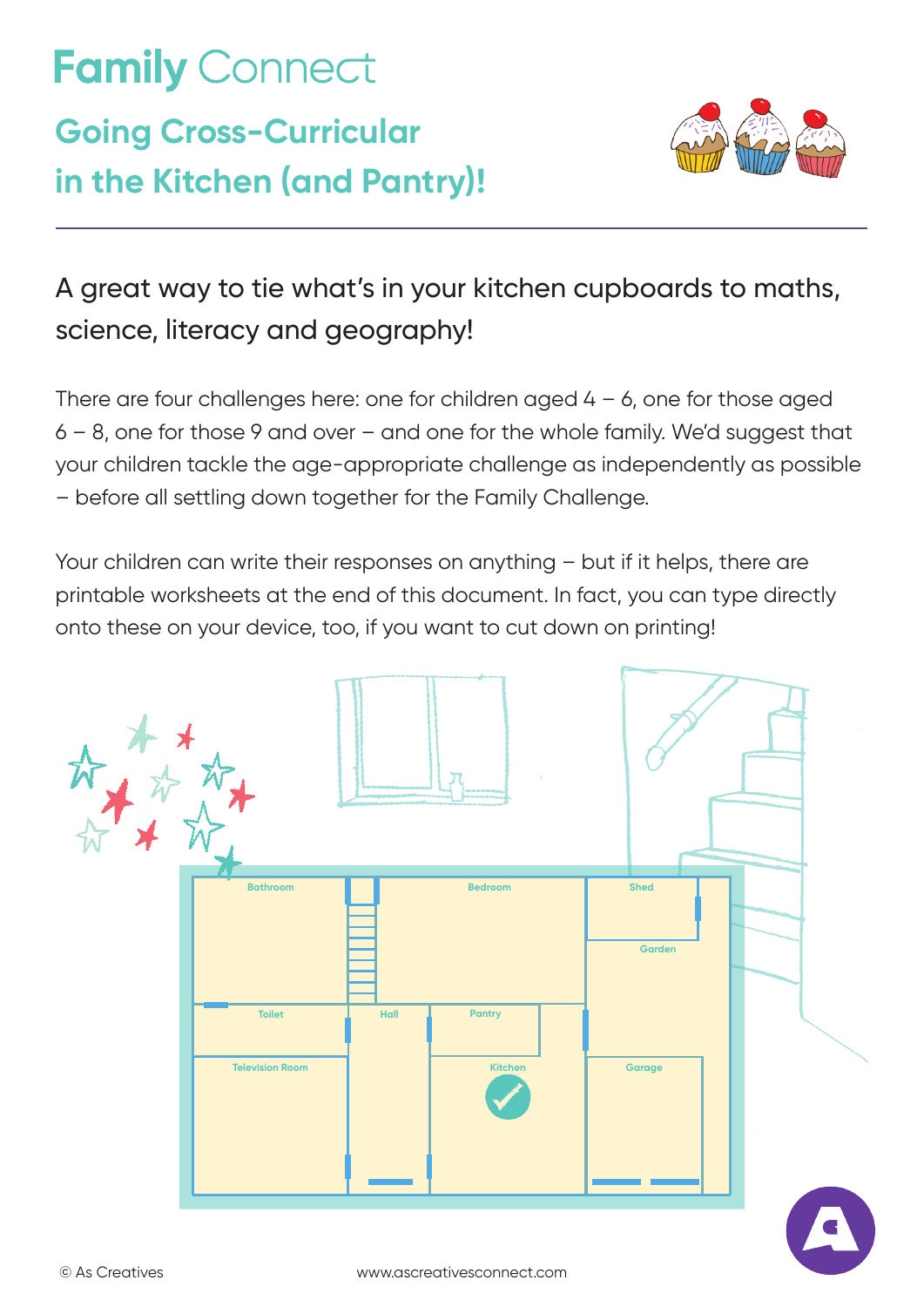

### Getting Started

Ask your child/children to select five foodstuffs from your kitchen (ones that you actually have in stock, not a wish list!). Put them on the table.

#### Challenge 1: Literacy

Explain that the challenge is to arrange the foodstuffs in alphabetical order – and to write the list down.

*Note: we'd love to see the outcomes - so why not tweet them, using @AsCreatives and #FamilyConnect*

### Challenge 2: Maths

Explain that the challenge is to arrange the foodstuffs in order of weight (or, if you want to be really technical, mass!) - and to write the list down. If it helps, a litre of water weighs a kilogramme.

#### Challenge 3: Science

Explain that the challenge is to sort the foodstuffs into three different groups: those that need to be cooked before being eaten, those that are best eaten uncooked, and those that can be eaten either cooked or uncooked – and to write their responses down.

*Note: this challenge provides a great springboard to explore "balanced diets"!*

### Challenge 4: Geography

Which of the foodstuffs do you think originate in the UK – and which from other countries (images and words on the packaging might help)? Tell your child/children to record their responses.

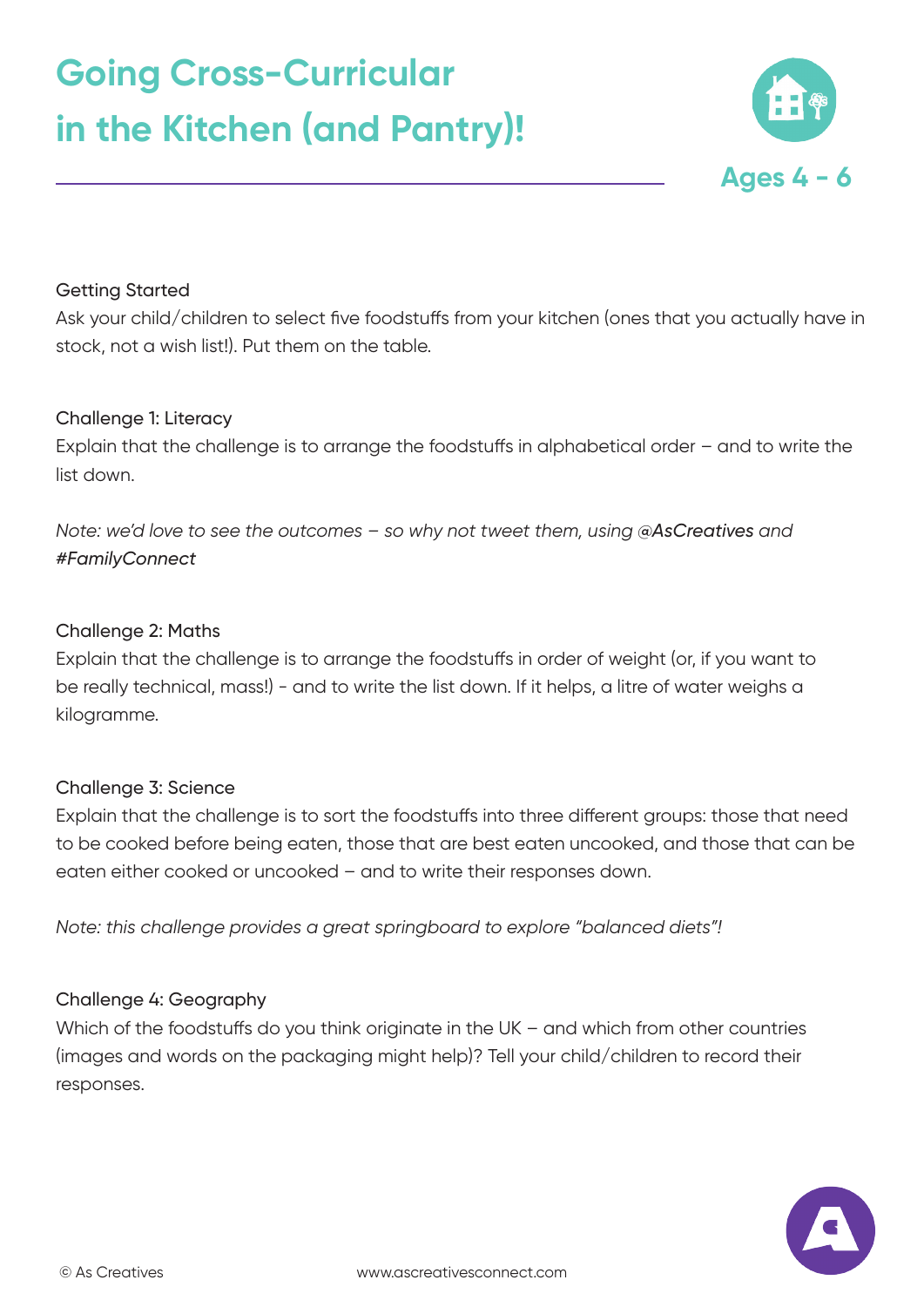

### Getting Started

Ask your child/children to select five foodstuffs from your kitchen (ones that you actually have in stock, not a wish list!). Put them on the table.

#### Challenge 1: Literacy

Explain that the challenge is to arrange the foodstuffs in order according to the number of vowels their names contain – and to write the list down.

#### Challenge 2: Maths

Explain that the challenge is to arrange the foodstuffs in order of price (so a bit of educated guesswork might be involved!) - and to write the list down. Use an internet search engine to see how accurate (or not!) the answers are.

### Challenge 3: Science

Explain that the challenge is to sort the foodstuffs into three different groups: those that are mainly carbohydrate, those that are mainly protein, and those that are mainly fat – and to write their responses down.

### Challenge 4: Geography

Take one of the foodstuffs – and identify its initial letter. How many countries can your child/ children think of that begin with that letter? Tell your child/children to record their responses – then repeat for the other four foodstuffs.

*Note: this challenge offers a brilliant opportunity to explore the differences between continents, countries and cities!*

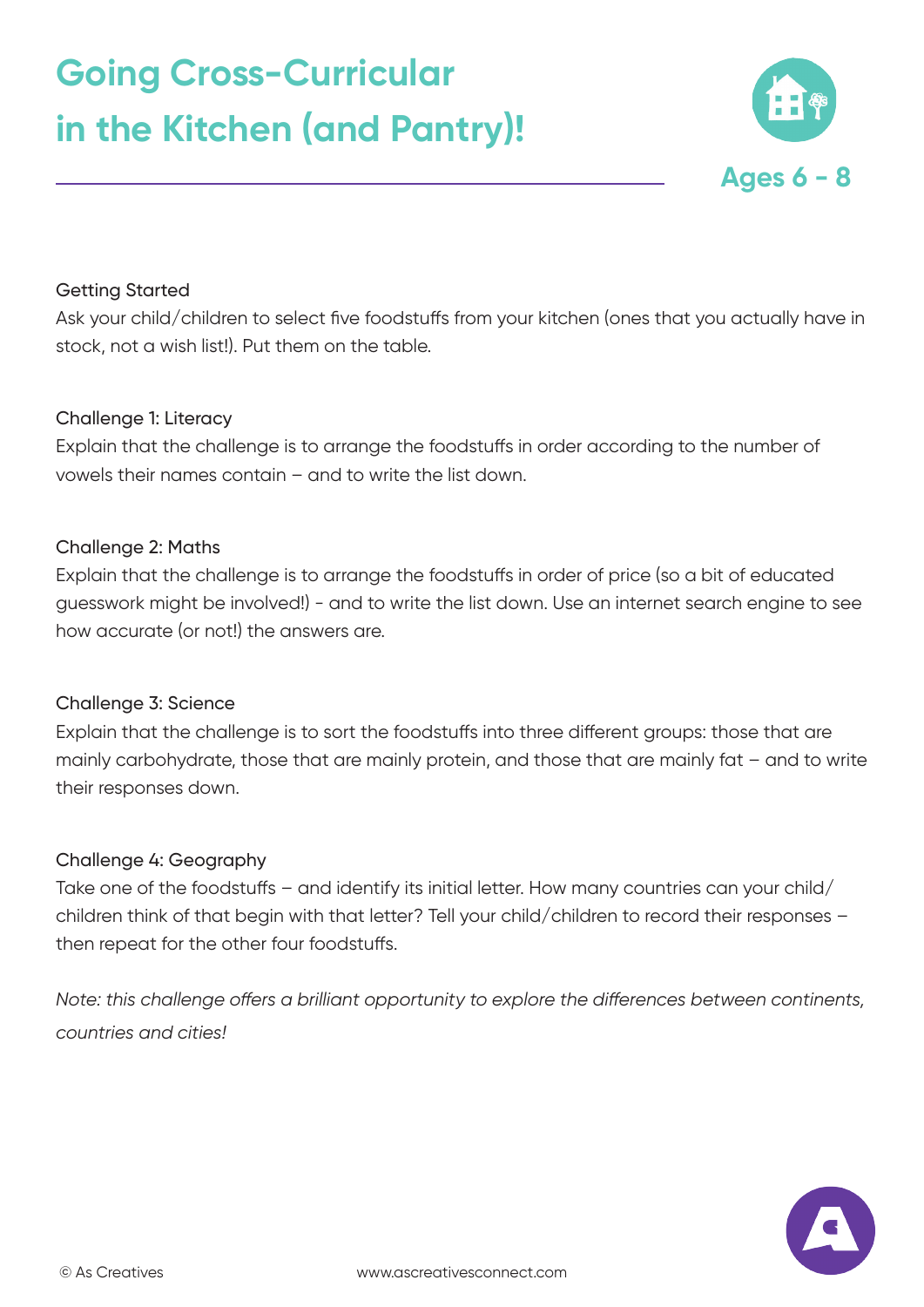

### Getting Started

Ask your child/children to select five foodstuffs from your kitchen (ones that you actually have in stock, not a wish list!). Tell your child/children to put them somewhere where you will not be able to see them..

Challenge 1: Literacy Explain that in the Food Code...

 $TEA = 20/5/1$  ...  $BREAD = 2/18/5/1/4$  ... and CARROT = 3/1/18/18/15/20\*

Tell your child/children that the first challenge is to work out how the code works – it might help them to use the grid on the printable sheet and insert any numbers they they know - then try to spot the pattern\*\*.

The second challenge is to write the names of their chosen foodstuffs in the code – then see if you can translate them to identify what they are.

\*if they've actually chosen one of these, you might like to use COFFEE =  $3/15/6/6/5/5$  instead!

\*\*it's a simple alphanumeric code, where  $A = 1$ ,  $B = 2$ ,  $C = 3$  and so on ... until  $Z = 26!$ 

*Note: this challenge is a great way to explore the links between literacy and maths. As codebreaking is a process of identifying and analysing patterns, it's mathematical as well as linguistic!*

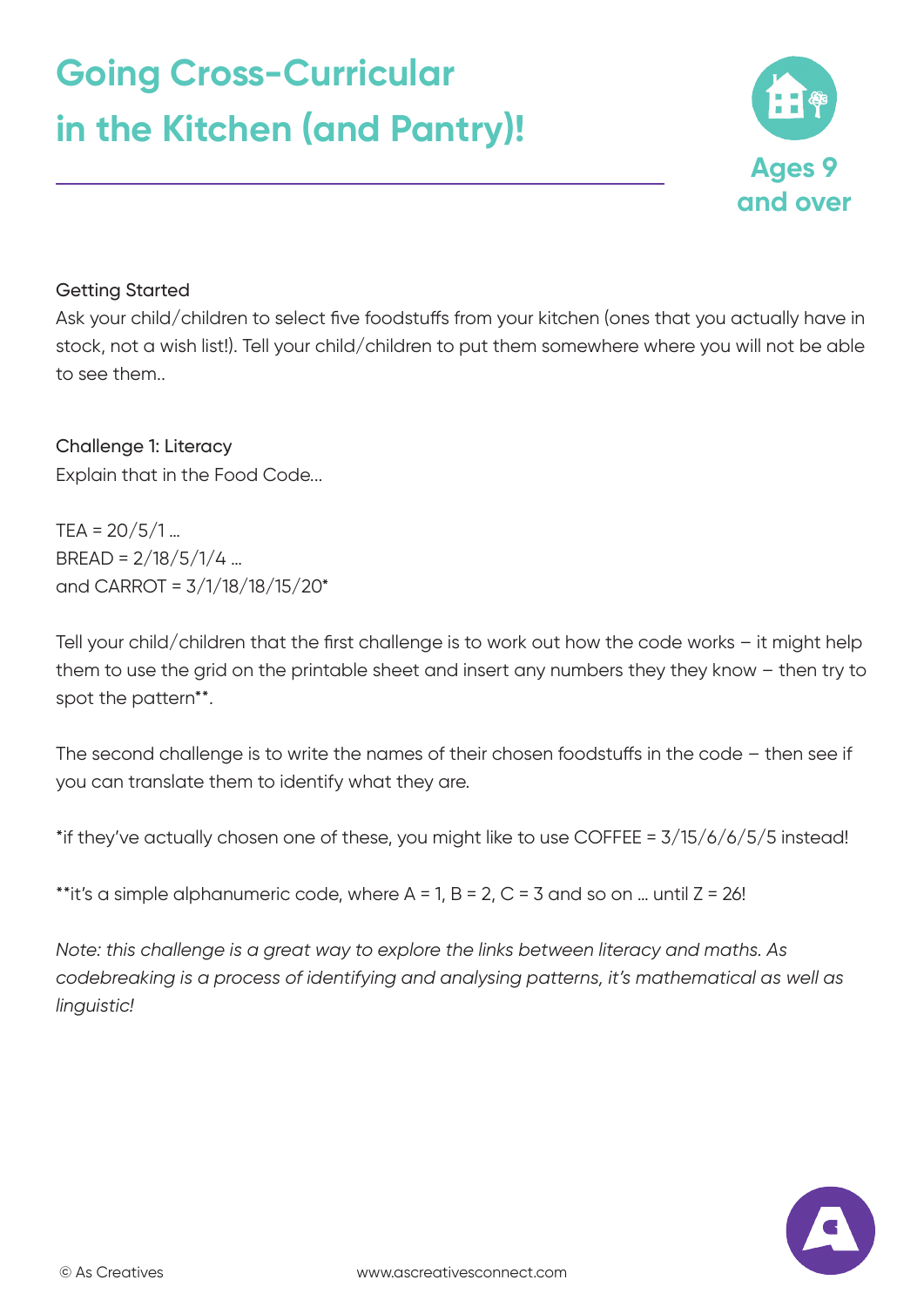

### Challenge 2: Maths

Explain that the first part of the challenge is to conduct a piece of research to discover the price of each foodstuff. Armed with this information, your child/children should, writing their answers down …

- 1. work out (without using a calculator) the total cost of all five foodstuffs …
- 2. determine how much change they would get from £20.00 (or, if they've selected particularly expensive items, how much more they would need to buy all five!) …
- 3. the minimum number of coins they would need to buy all five items (and the value of the coins) …
- 4. the total cost of buying nine of each item …
- 5. the total cost of buying twenty three of each item (they'll need to decide on a strategy for this one!).

### Challenge 3: Science

Explain that the challenge is to sort the foodstuffs into three different groups: those that are a good source of Vitamin A, those that are a good source of Vitamin C, and those that don't fall into either of these categories – and to write their responses down.

*Note: this might entail some research – but you might explain that red foods are often a good source of Vitamin A. The challenge provides a great way into exploring the sources and benefits of different vitamins.*

### Challenge 4: Geography

Take one of the foodstuffs – and identify its initial letter. How many cities can your child/children think of that begin with that letter? Tell your child/children to record their responses – then repeat for the other four foodstuffs.

*Note: this challenge offers a brilliant opportunity to explore the differences between continents, countries and cities!*

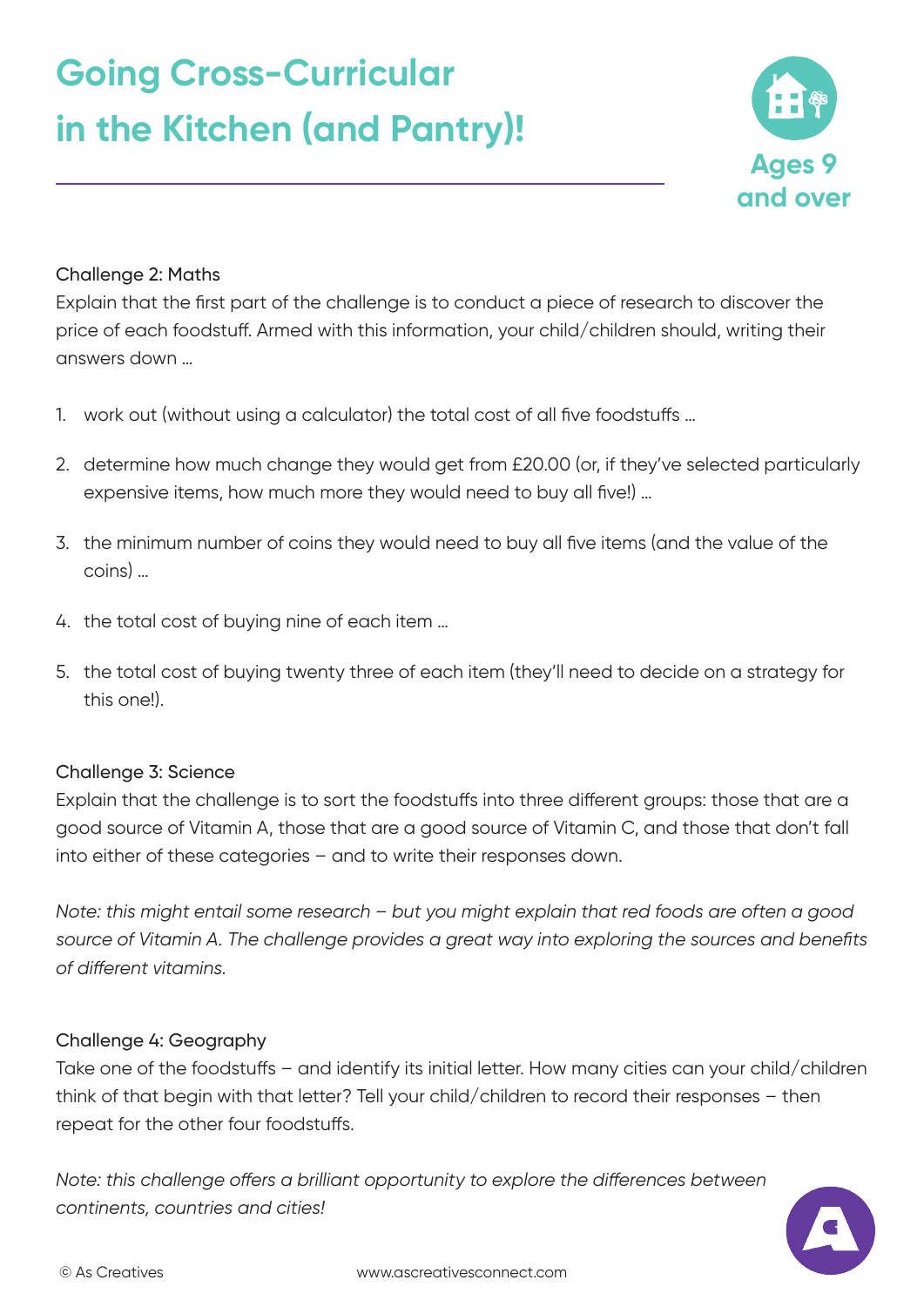

### Getting Started

Ask one member of the family to select a foodstuff from your kitchen (something that you actually have in stock, not something from a wish list!). Place it on the table. Ask another family member to select a second foodstuff – and place it on the table. Repeat until between you have selected five items (individual family members can have more than one go each) – or more than five, if there are a few of you!

### Science (1)

Discuss the science of food – and the three main food groups of carbohydrates, proteins and fats. Are all three covered by your selection? If not, choose more foodstuffs to make up the balance.

#### Design Technology (1)

You are going to use all of the ingredients to make a one, two or (if you're feeling brave!) three courses. Agree what you are going to make – and how you're going to do it.

### Geography and Maths

Where did each of the foodstuffs originate? Using real or virtual maps, calculate how many miles each has travelled to get to your house.

### Literacy (1)

Agree who is going to tackle the first two literacy challenges – and set them to work …

- Challenge 1 Writing for Information: create the recipe for the meal, including ingredients, utensils and method.
- Challenge 2 Persuasive Writing: use words and images to create a poster advertising the meal (you'll need to give each course a name!).